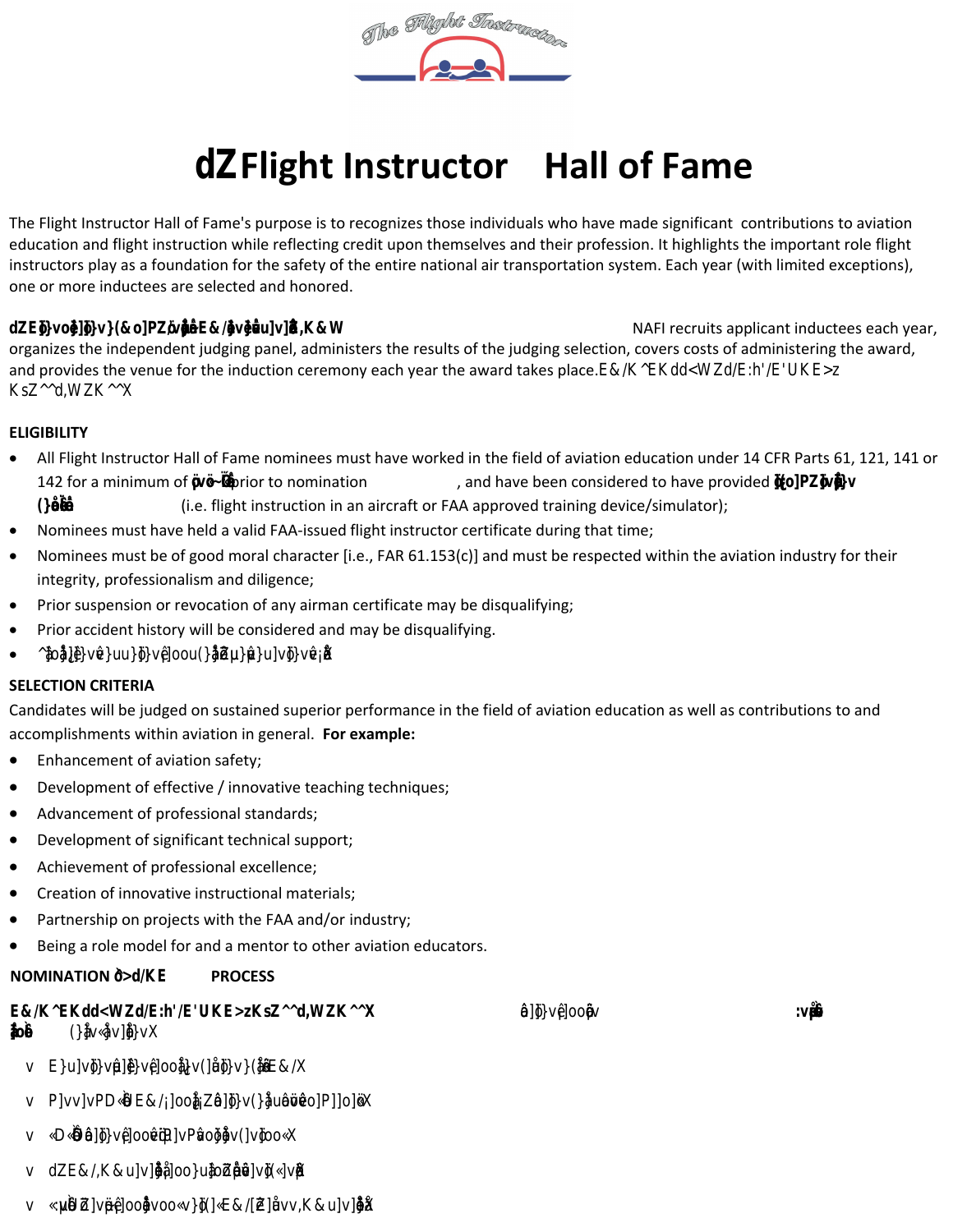

## **The Flight Instructor Hall of Fame Nomination Form**

| (Please type or print legibly)                                                                                                                                                                                      |                                                           |        |  |
|---------------------------------------------------------------------------------------------------------------------------------------------------------------------------------------------------------------------|-----------------------------------------------------------|--------|--|
|                                                                                                                                                                                                                     |                                                           |        |  |
|                                                                                                                                                                                                                     |                                                           |        |  |
|                                                                                                                                                                                                                     |                                                           |        |  |
|                                                                                                                                                                                                                     |                                                           |        |  |
|                                                                                                                                                                                                                     |                                                           |        |  |
| Please provide contact information for two other references the nomination committee could contact in the review<br>process:                                                                                        |                                                           |        |  |
|                                                                                                                                                                                                                     |                                                           |        |  |
|                                                                                                                                                                                                                     |                                                           |        |  |
|                                                                                                                                                                                                                     |                                                           |        |  |
|                                                                                                                                                                                                                     |                                                           |        |  |
| Has the nominee's FAA or industry-issued airman and /or instructor certificates ever been suspended, revoked, or<br>subject to any enforcement action? No____________ Yes ____________ Unknown ____________         |                                                           |        |  |
| Has the nominee ever been assessed a civil penalty for pilot or flight violations? No $\Box$ Yes $\Box$<br>(If yes to any of the questions above, please attach a detailed explanation and complete documentation.) |                                                           |        |  |
| Nominator's Name: Last                                                                                                                                                                                              | First_<br><u> 1989 - Johann Barnett, fransk politiker</u> | Middle |  |
|                                                                                                                                                                                                                     |                                                           |        |  |
|                                                                                                                                                                                                                     |                                                           |        |  |
|                                                                                                                                                                                                                     |                                                           |        |  |
|                                                                                                                                                                                                                     |                                                           |        |  |